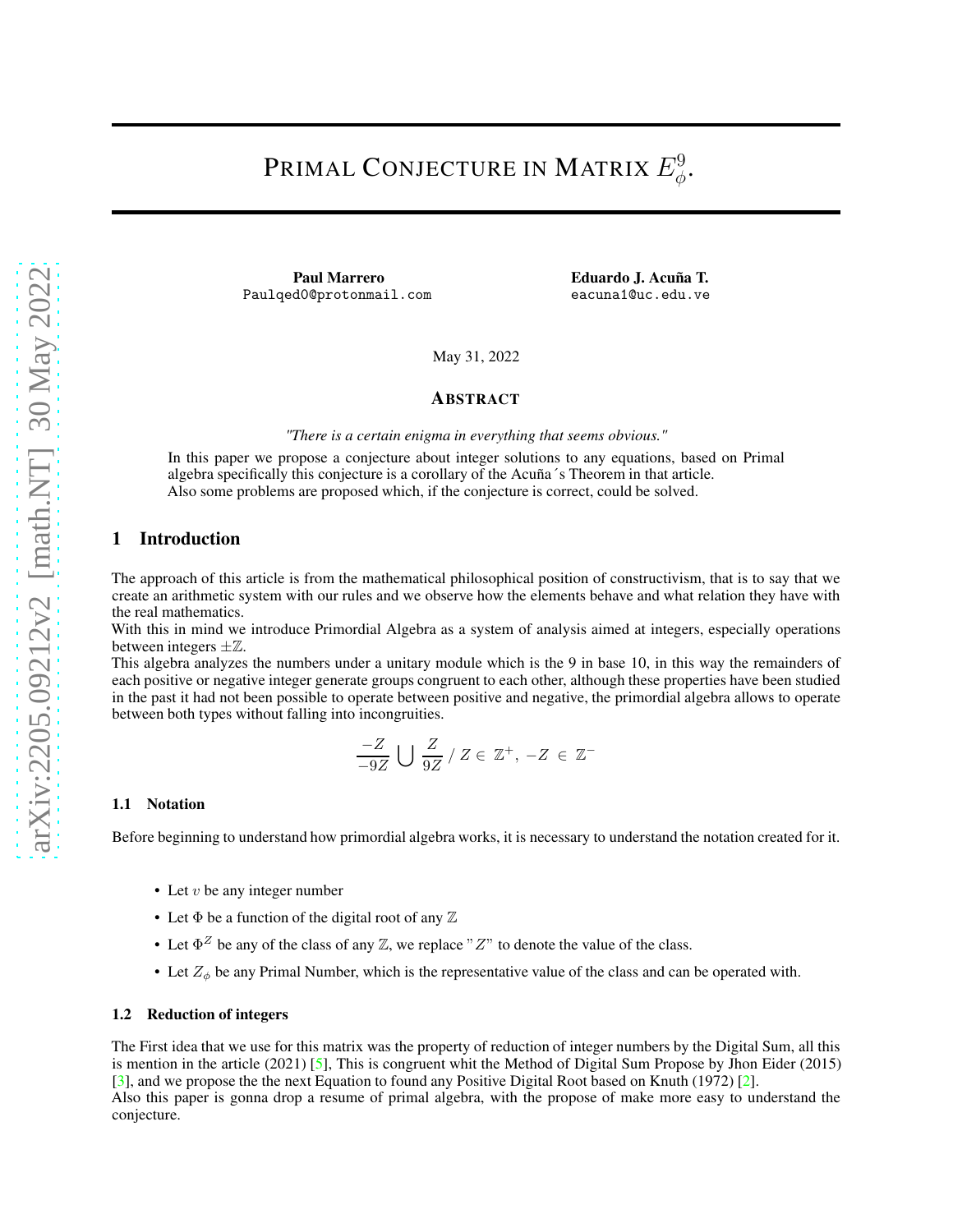<span id="page-1-0"></span>The Novem Digital Root:

$$
\Phi_9 = v - 9\left(\left\lfloor \frac{v-1}{9} \right\rfloor\right) \tag{1}
$$

<span id="page-1-1"></span>in the Matrix  $E^9_\phi$  the equation for the Digital Sum is:

$$
\Phi_j = v - 9(i - 1) \tag{2}
$$

Both of this equations are equivalent, so we conclude when the digital root is in module 9, is equal to the Digital Sum.

#### 2 Theorem Marrero Criterion

The Marrero's criterion,  $(2021)$  [\[5](#page-11-0)], also mentioned in the pre-print [1] as the K-interactive of the digital Sum. This is a criterion who tell when to stop to the Digital Sum  $\Phi$ , we denoted the Criterion like " $M$ " this is the mark to any function of Digital Sum that meet the condition of the criterion  $\phi^M$ .

#### 2.1 Theorem M

Let v are integer, then there is a unique integer  $d \in D$  such that:

$$
\phi^k(v_k) - d = 0,\tag{3}
$$

where  $D$  of the set of the points fixed of  $v$ .

### 2.2 Proof:

- 1. (Existence). Supposed  $b \in \mathbb{Z}$  and k be a integer fixed. Consider the set  $S\{b = \phi^k(v_k) b = 0\}$  where  $v_k \in \mathbb{Z}$ , S is not empty, because  $1 \in S$  with  $k = 1$ . Then  $S \subseteq \mathbb{Z}$  and let d being the smallest element of S,  $d \in S$ , it must have the form  $\phi^k(v_k) - d = 0$ , therefore  $\phi^k(v_k) = d$ .
- 2. (Uniqueness). Let  $d_1$  and  $d_2 \in D$  such that  $d_1 \neq d_2$ . supposed that  $\phi^{k_1}(v_k) d_1 = 0$  and  $\phi^{k_2}(v_k) d_2 = 0$ (using Definition 2.1), then  $\phi^{k_1}(v_k) - d_1 = \phi^{k_2}(v_k) - d_2$ , but  $\phi^{k_1}(v_k) - \phi^{k_2}(v_k) = d_1 - d_2$  and  $\phi^{k_1}(v_k) - d_2$  $\phi^{k_2}(v_k) = 0$ . therefore  $d_1 = d_2$ , this constitutes a contradiction.  $\Box$

## 3 Elements of the Matrix

In this section we give a brief introduction to the matrix  $E^9_\phi$ , it is formed by the union of two positive and negative submatrices together with its own classification system, we adopt the following convention: Primal number  $Z_{\phi}$ , Primal class  $\Phi^Z$ , integer numbers v, rows (i), columns (j). See the following figures for more details.

| $\begin{bmatrix} 1_\phi & 2_\phi & 3_\phi & 4_\phi & 5_\phi & 6_\phi & 7_\phi & 8_\phi & 9_\phi \\ 1 & 2 & 3 & 4 & 5 & 6 & 7 & 8 & 9 \\ 10 & 11 & 12 & 13 & 14 & 15 & 16 & 17 & 18 \\ 19 & 20 & 21 & 22 & 23 & 24 & 25 & 26 & 27 \\ 28 & 29 & 30 & 31 & 32 & 33 & 34 & 35 & 36 \end{bmatrix}$ |  |  |  |                                               |
|-----------------------------------------------------------------------------------------------------------------------------------------------------------------------------------------------------------------------------------------------------------------------------------------------|--|--|--|-----------------------------------------------|
|                                                                                                                                                                                                                                                                                               |  |  |  | $[1 \ 1 \ 1 \ 1 \ 1 \ 1 \ 1 \ 1 \ 1 \ 1 \ 1]$ |
|                                                                                                                                                                                                                                                                                               |  |  |  |                                               |
|                                                                                                                                                                                                                                                                                               |  |  |  |                                               |

Table 1: *Positive sub-matrix* [V +]

|  |  |  |  | $\begin{bmatrix} -1_\phi & -2_\phi & -3_\phi & -4_\phi & -5_\phi & -6_\phi & -7_\phi & -8_\phi & -9_\phi \end{bmatrix}$ |
|--|--|--|--|-------------------------------------------------------------------------------------------------------------------------|
|  |  |  |  | $\begin{vmatrix} -1 & -2 & -3 & -4 & -5 & -6 & -7 & -8 & -9 \end{vmatrix}$                                              |
|  |  |  |  | $-10$ $-11$ $-12$ $-13$ $-14$ $-15$ $-16$ $-17$ $-18$                                                                   |
|  |  |  |  | $-19$ $-20$ $-21$ $-22$ $-23$ $-24$ $-25$ $-26$ $-27$                                                                   |
|  |  |  |  | $\begin{bmatrix} -28 & -29 & -30 & -31 & -32 & -33 & -34 & -35 & -36 \end{bmatrix}$                                     |
|  |  |  |  |                                                                                                                         |
|  |  |  |  |                                                                                                                         |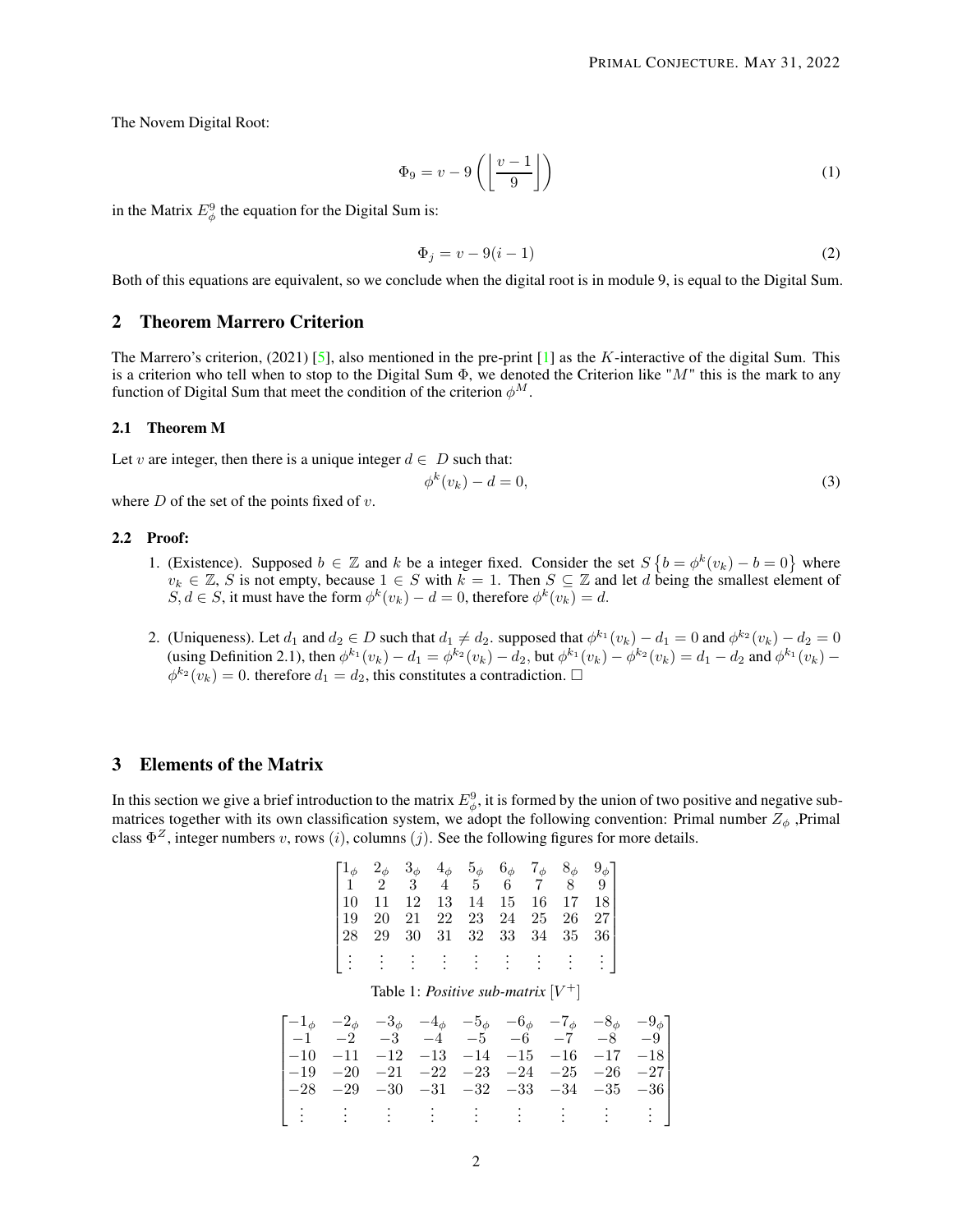Table 2: *Negative sub-matrix*  $[V<sup>-</sup>]$ 

#### 3.1 Primal Numbers

The primal number is the result of applying the digital sum function  $\Phi$  and we will denote it by  $Z_{\phi}$ . We denote the set of positive and negative primal numbers by

$$
D = \{d | -9_{\phi} \le d \le 9_{\phi}|\}
$$

Note that each value of  $D$  represents a relationship between and its classes, that is, for every integer  $v$  that belongs to column j, there exists a primal number  $Z_{\phi}$  such that  $Z_{\phi}$  is congruent with j module 9.

#### 3.1.1 Example

| 1. | $9_{\phi} = 72$         |
|----|-------------------------|
| 2. | $8_{\phi} = 179$        |
| 3. | $4_{\phi} = 9211$       |
|    | $\langle \cdot \rangle$ |
| 4. | $-5_{\phi} = -14$       |
| 5. | $-9_{\phi} = -927$      |

#### 3.2 The Null Primal class

The Null class ∅, we will denote it by 0, is the one that is constituted by a column of zeros, and establishes a numerical border between the positive and negative classes of the matrix  $E^9_\phi$ .

| - $9_{\phi}$ | $-8\phi$ | $-1_{\phi}$                | Ø              | $1_{\phi}$ | $2_\phi$ | $9_\phi$ |
|--------------|----------|----------------------------|----------------|------------|----------|----------|
| $-9$         | $-8$     | $^{-1}$                    | 0              | 1          | 2        | 9        |
| $^{-18}$     | $-17$    | $-10$                      | $\theta$       | 10         | 11       | 18       |
| $^{-27}$     | $-26$    | $^{-19}$                   | 0              | 19         | 20       | 27       |
| $^{-36}$     | $-35$    | $-28$                      | 0              | 28         | 29       | 36       |
| $^{-45}$     | $-44$    | $^{-37}$                   | $\overline{0}$ | 37         | 38       | 45       |
| $-54\,$      | $-53$    | $^{-46}$                   | 0              | 46         | 47       | 54       |
| -63          | $-62$    | $-55$                      | $\overline{0}$ | 55         | 56       | 63       |
| $-72$        | $-71$    | $-64$                      | 0              | 64         | 65       | 72       |
| $^{-81}$     | $-80$    | $-73$                      | 0              | 73         | 72       | 81       |
| $^{-90}$     | $-89$    | $-82$                      | $\overline{0}$ | 82         | 83       | 90       |
| -99          | $-98$    | $-91$                      | 0              | 91         | 92       | 99       |
|              |          |                            |                |            |          |          |
|              |          |                            |                |            |          |          |
|              |          | Table 3: Matrix $E^9_\phi$ |                |            |          |          |

#### 3.3 Primal Class

The primal class that we denote by  $\Phi^Z$  represents and are sets of congruence classes modulo 9, that is:

 $\Phi^Z = \{ v \in \mathbb{Z} \mid Z_{\phi} \equiv v \pmod{9} \}$ 

#### 3.3.1 Example:

1. 
$$
\Phi^1 = \{1, 10, 19, 28, ..., 91...\}
$$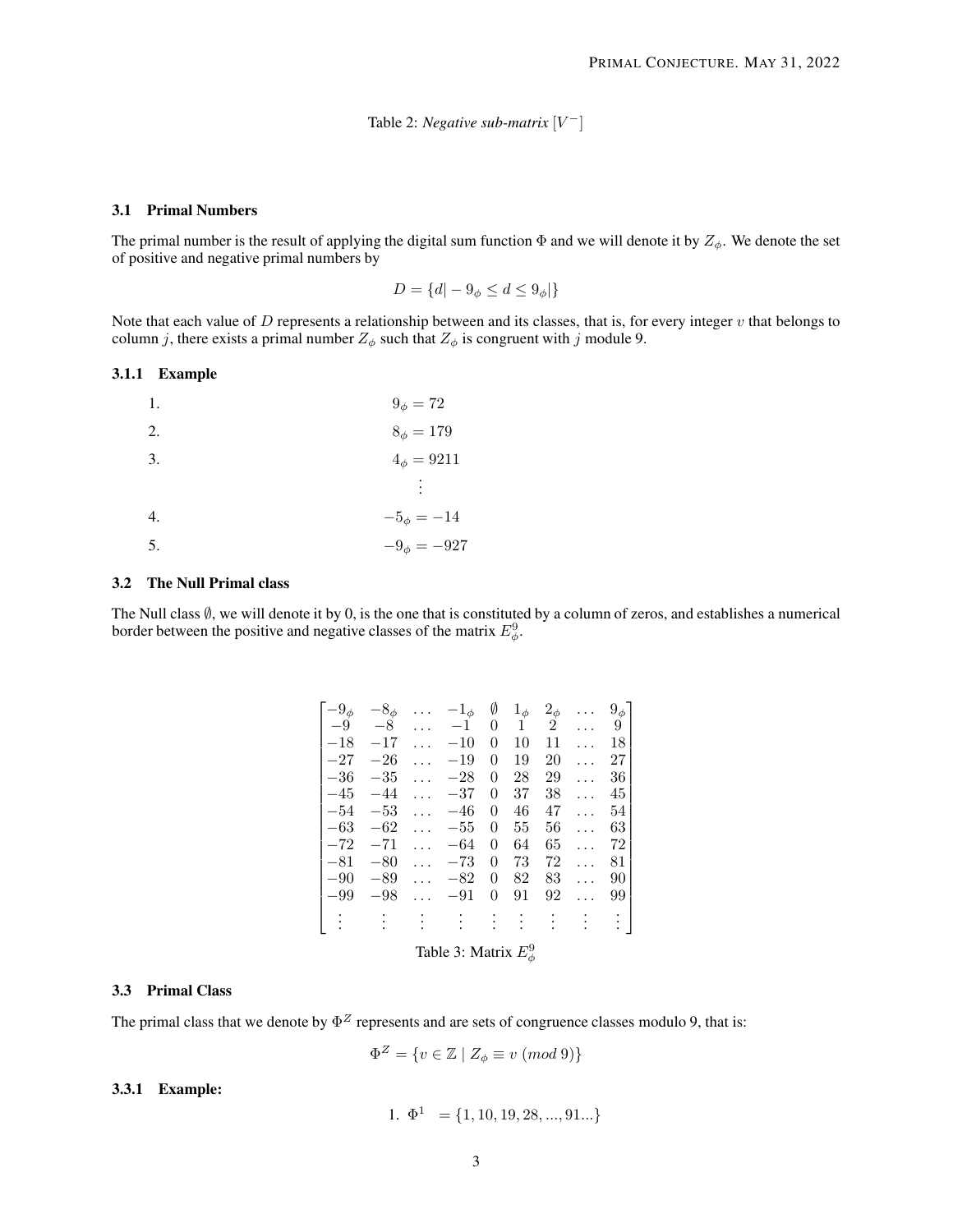2.  $\Phi^2 = \{2, 11, 20, 29, ..., 92...\}$ 3.  $\Phi^9 = \{9, 18, 27, 36, ..., 99...\}$ 4.  $\Phi^{-1} = \{-1, -10, ..., -199...\}$ 5.  $\Phi^{-9} = \{-9, -18, ..., -999...\}$ 

The Primal class also are class of congruence with respect to the module 9, Vinogradov (1977) [\[6\]](#page-11-3), in class  $9^+$  the residue is 0, but we take the module as the main value of the class, either positive or negative.

### 4 Method of calculation of the positive columns

Recall that the columns of the matrix  $E^9_\phi$ , we denote it by j, it is worth mentioning that said Matrix  $E^9_\phi$ , consists of 18 columns, nine are for the positive part  $[V^+]$  and nine for the negative part  $[V^-]$  along with its respective primal number that we write at the beginning of each column in the matrix  $E^9_\phi$ .

There is many methods to calculate the columns by definition we chose the Digital Sum Φ, The novem digitalΦ<sub>9</sub>[1](#page-1-0) or The matrix form  $\Phi_j$ [2.](#page-1-1) All mentioned before are valid to the positive Part  $[V^+]$ .

### 5 Method of calculation of the Negative Columns

As the same way we define the positive columns, the negative part of the matrix contains all the negative integers  $\mathbb{Z}^{-}$ , this calculate is possible thanks to the negative novem digital root.

#### 5.1 Definition:

Let v be a negative integer, we will write it as  $-v$ . We define the **negative digital root novem**, which we denote by U and is as follows:

$$
\mathfrak{V}_{-9}(v) = ((v+1) \bmod (-9)) - 1 \tag{4}
$$

#### 5.2 Definition 2:

<span id="page-3-0"></span>We define the **negative novem floor function**,  $[4]$  for a negative integer, we will denote it by and it is as follows:

$$
\hat{\mathbf{U}}_{-9}(v) = v - (-9) \left[ \frac{v+1}{-9} \right]
$$
\n(5)

<span id="page-3-1"></span>For the Negative Digital Sum in the matrix  $\Phi_{-i}$  we propose the next equation:

$$
\Phi_{-j} = v + 9(i - 1) \tag{6}
$$

Where equation [5](#page-3-0) and [6](#page-3-1) are congruent with each other.

## 6 Method of Calculation of the rows of the Matrix.

Let *i* be the set of rows of the Matrix  $E^9_\phi$ , the rows of the Matrix are always positive for any number inside the matrix, no matters if is negative, but the method to calculate their  $i$  is conditional to their sing of the number.

To calculate the rows of the Matrix  $E^9_\phi$  we proceed to consider two cases: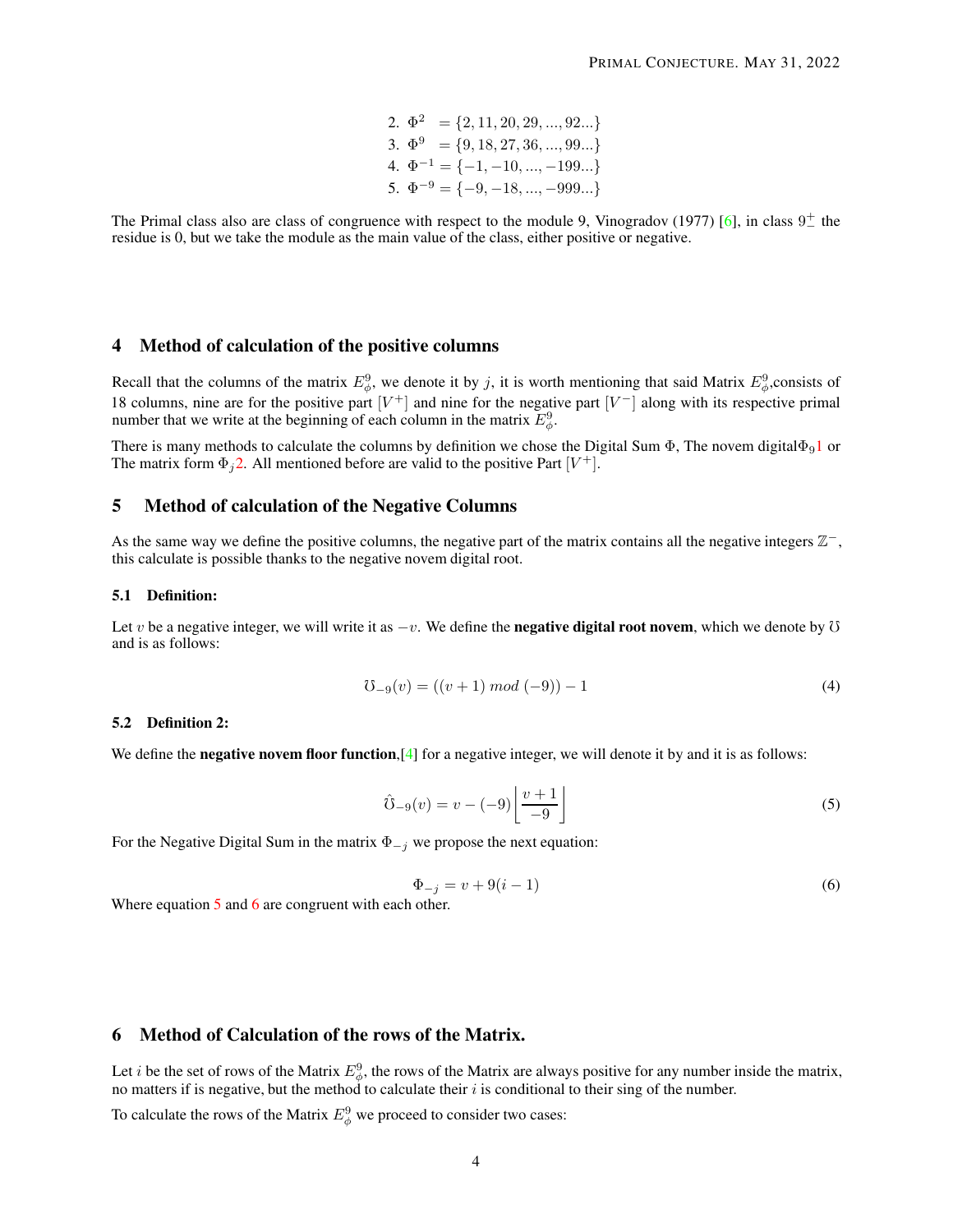• case 1: Row a positive integer.

$$
i_v = \begin{cases} \left\lfloor \frac{v}{9} + 1 \right\rfloor & For \ a \ v \neq 9c \\ \frac{v}{9} & For \ a \ v = 9c \end{cases}
$$
 (7)

• case 2: Row a negative integer.

$$
i_{-v} = \begin{cases} \left[ -\frac{v}{9} + 1 \right] & For \ a \ v \neq 9c \\ -\frac{v}{9} & For \ a \ v = 9c \end{cases}
$$
 (8)

Where 9c are all the multiple of 9.

Other ways to calculate the  $i$  is whit this two equations:

$$
i_v = \frac{v - \phi_v}{9} + 1\tag{9}
$$

$$
i_{-v} = \frac{v - \phi_{-v}}{9} - 1\tag{10}
$$

### 7 Decompress Primal numbers

One of the advantage of putting the integers numbers in the Matrix  $E^9_\phi$  and turning into Primal numbers is that every number no matter the size can be compress into one number, but whit the matrix equations we can decompress those Primal numbers and get back the integer number. This is the fundamental base for the creation of a algebra of from the matrix, because the equations to decompress are getting isolating the formulas [2](#page-1-1) and [6:](#page-3-1)

Isolating equation [2](#page-1-1) to get the positive number we get:

$$
v = \Phi_j + 9(i - 1)
$$
 (11)

Isolating equation [6](#page-3-1) to get the negative number we get:

$$
-v = \Phi_{-j} - 9(i-1) \tag{12}
$$

#### 7.1 Notation for reduced numbers in the matrix.

As we know a integer number in the Matrix is a set of three elements, his Primal Number  $Z_{\phi}$ , his position in j and i, whit this we can represent a integer inside the matrix like this:

$$
v = Z_i
$$

Where i is the row and Z is the representative number, we don't use  $\phi$  because would be redundant such that  $\phi \equiv Z \equiv j$ are numerically the same, so we prefer pick only one to represent all.

#### 7.1.1 Example:

Now some examples of how represent numbers in the matrix.

1. 
$$
v = 178, \rightarrow Z_i = 7_{20}
$$
  
\n2.  $v = 157, \rightarrow Z_i = 4_{18}$   
\n3.  $v = 293, \rightarrow Z_i = 5_{33}$   
\n4.  $v = 359, \rightarrow Z_i = 8_{40}$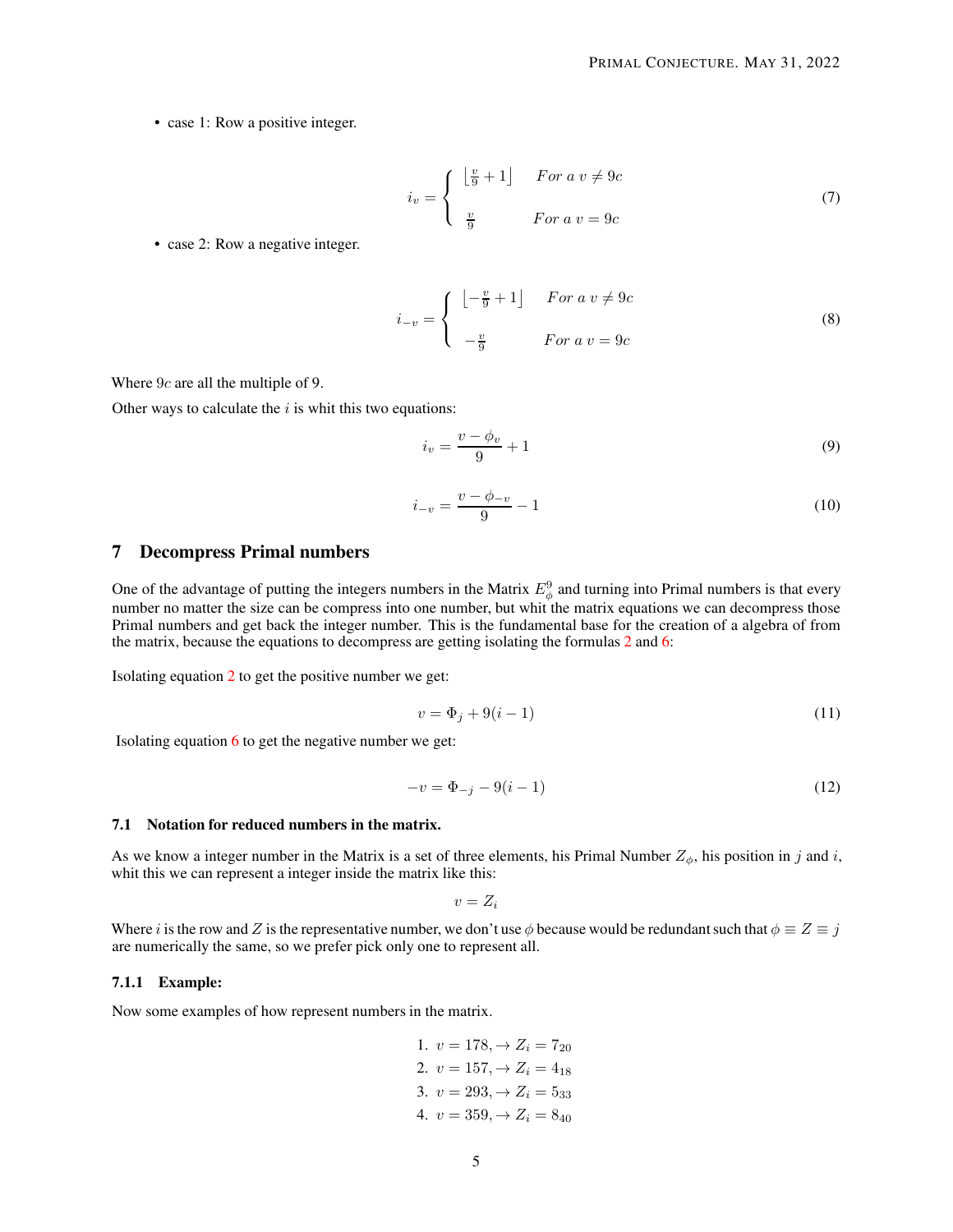5. 
$$
v = 999, \rightarrow Z_i = 9_{111}
$$

If we go to the Matrix and locate the  $Z$  in the columns and the  $i$  in the rows the interception would be the correspondent number. Now whit the decompress equation we can go from  $Z_i$  to v using the example 4. shown previously.

$$
8_{40} = 8 + 9(40 - 1) \rightarrow 8_{40} = 8 + 9(39)
$$
  

$$
8_{40} = 8 + 351 \rightarrow 8_{40} = 359
$$

## <span id="page-5-0"></span>8 The Acuña's Theorem

The Acuña's Theorem [\[5\]](#page-11-0), is the core theorem that expose the principles of the algebra primordial, using the properties of the matrix to arithmetic between classes.

#### 8.1 Definition:

For all operation that we denote as  $(③ = +, -, /, *)$  between two or more Primal Classes, the result will be another Primal class, and this is congruent with the numbers inside the class.

$$
\forall Z_{\phi a} \odot Z_{\phi b} \equiv v_a \odot v_b \ (mod \ 9)
$$

This is a extension of of class of residues by Vinogradov (1977) [\[6\]](#page-11-3), but this work in both positive and negative integers.

#### 8.2 Proof:

If:

$$
v_a, Z_{\phi a} \in \phi^a \to v_a \equiv Z_{\phi a} \pmod{9}
$$
  

$$
v_b, Z_{\phi b} \in \phi^b \to v_b \equiv Z_{\phi b} \pmod{9}
$$
  

$$
v_c, Z_{\phi c} \in \phi^c \to v_c \equiv Z_{\phi c} \pmod{9}
$$

Then by definition:

$$
(\phi \odot \phi)^{a+b=} = \{ x \in \mathbb{Z} \mid x \equiv Z_{\phi a} + Z_{\phi b} = Z_{\phi c} \ (mod \ 9) \}
$$

From where:

$$
x - (Z_{\phi a} + Z_{\phi b} = Z_{\phi c}) = 9t, \quad \text{for } t \in \mathbb{Z}
$$
\n
$$
x = 9t + (Z_{\phi a} + Z_{\phi b} = Z_{\phi c})
$$
\n
$$
x = 9t + [(v_a - 9q) + (v_b - 9r) = (v_c - 9s)] \quad \text{for } q, r, s \in \mathbb{Z}
$$
\n
$$
x = 9t + [(v_a + v_b) - 9(q + r) = v_c - 9s]
$$
\n
$$
x = 9t + [(v_a + v_b) - 9(q + r) + 9s = v_c]
$$
\n
$$
x = 9t + [9(-q - r + s) + (v_a + v_b) = v_c]
$$
\n
$$
x = 9(-q - r + s + t) + (v_a + v_b) = v_c
$$
\n
$$
\rightarrow x \equiv v_a + v_b = v_c \quad (\text{mod } 9) \therefore x \in (\phi \odot \phi)^{a+b=c}. \quad \Box
$$

## 9 Group Macro Primal  $(\zeta_{\phi}, \circledcirc)$

We define the group Macro Primal is not empty and have the next properties: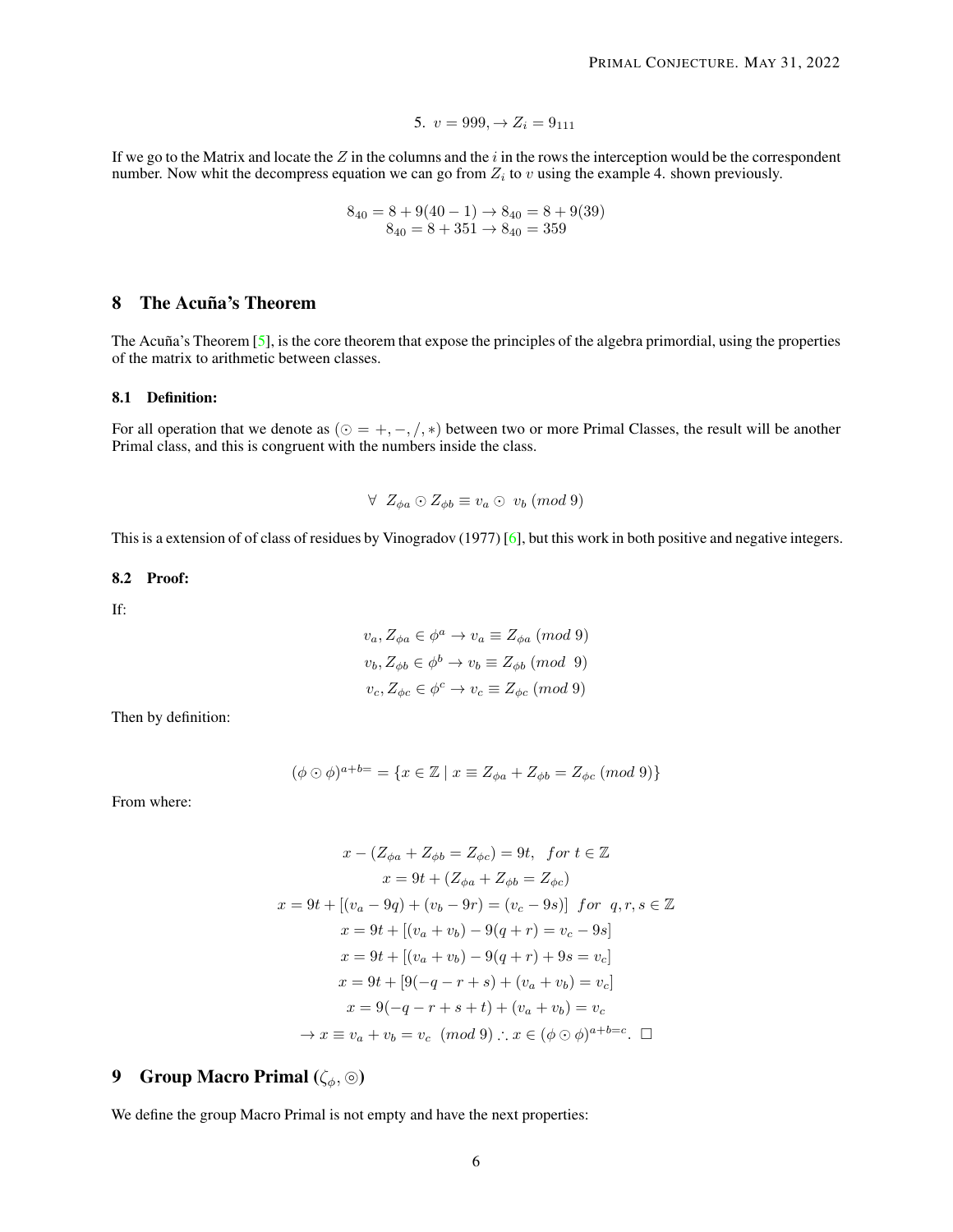### 9.1 Proof:

Let Macro Primal be:

$$
\{\zeta_{\phi}\} = \left\{\Phi^Z \mid Z \in D\right\} \wedge \{0\}
$$

### 9.1.1 Is closed for operation:

Let's suppose

$$
(\phi \circledcirc \phi)^{(a \circledcirc b)} = (\phi' \circledcirc \phi')^{(a' \circledcirc b')}
$$

 $\phi^a \circledcirc \phi^b = (\phi \circledcirc \phi)^{(a \circledcirc b)}$ 

Then if

$$
Z_{\phi a}, Z'_{\phi a} \in \phi^a \to Z_{\phi a} \equiv Z'_{\phi a} \pmod{9}
$$
  
\n
$$
Z_{\phi b}, Z'_{\phi b} \in \phi^b \to Z_{\phi b} \equiv Z'_{\phi b} \pmod{9}
$$
  
\n
$$
\therefore
$$
  
\n
$$
9 \mid Z_{\phi a} - Z'_{\phi a} \to Z_{\phi a} - Z'_{\phi a} = 9q/q \in \mathbb{Z}
$$
  
\n
$$
9 \mid Z_{\phi b} - Z'_{\phi b} - Z_{\phi a} - Z'_{\phi b} \to Z_{\phi b} - Z'_{\phi b} = 9s/s \in \mathbb{Z}
$$

By definition we have to:

 $(\phi \circ \phi)^{(a \circledcirc b)} = \{v \in \mathbb{Z} \mid (Z_{\phi a} \circledcirc Z_{\phi b}) \pmod{9}\}$ 

Then we verified that

$$
9 \mid v - (Z_{\phi a} \circledcirc Z_{\phi b})
$$

$$
v - (Z_{\phi a} \circledcirc Z_{\phi b}) = 9t/t \in \mathbb{Z}
$$

then

$$
\lambda)v = 9t + (Z_{\phi a} \circ Z_{\phi b})
$$

Starting from  $\lambda$  we will continue the proof for the addition operation and later we will continue from it for multiplication.

$$
v = 9t + (Z_{\phi a} + Z_{\phi b})
$$
  

$$
v = 9t + (9q + Z'_{\phi a} + 9s + Z'_{\phi b})
$$
  

$$
v = 9(t + q + s) + (Z'_{\phi a} + Z'_{\phi b})
$$

How  $(t + q + s) \in \mathbb{Z}$ , we finally get that:

$$
v = 9(t+q+s) + (Z'_{\phi a} + Z'_{\phi b}) \to v \equiv (Z'_{\phi a} + Z'_{\phi b}) \pmod{9}
$$
  
 
$$
\therefore
$$
  
 
$$
v \in (Z'_{\phi a} + Z'_{\phi b})
$$

Now we continue the proof from  $\lambda$  for the multiplication:

$$
v = 9t + (Z'_{\phi a} * Z'_{\phi b})
$$
  
\n
$$
v = 9t + [(9q + Z'_{\phi a})(9s + Z'_{\phi b})]
$$
  
\n
$$
v = 9t + [(81qs + 9qZ'_{\phi b} + 9sZ'_{\phi a} + Z'_{\phi a} * Z'_{\phi b})]
$$
  
\n
$$
v = (9t + 81qs + 9qZ'_{\phi b} + 9sZ'_{\phi a}) + (Z'_{\phi a} * Z'_{\phi b})
$$
  
\n
$$
v = 9(t + 9qs + 9qZ'_{\phi b} + 9sZ'_{\phi a} + (Z'_{\phi a} * Z'_{\phi b})
$$

How  $(t + 9qs + 9qZ'_{\phi b} + 9sZ'_{\phi a}) \in \mathbb{Z}$  then  $v = 9(t + 9qs + 9qZ'_{\phi b} + 9sZ'_{\phi a}) + (t + 9qs + 9qZ'_{\phi b} + 9sZ'_{\phi a}) \rightarrow v \equiv (Z'_{\phi a} * Z'_{\phi b}) \pmod{9}$ ∴  $v \in (Z'_{\phi a} * Z'_{\phi b})$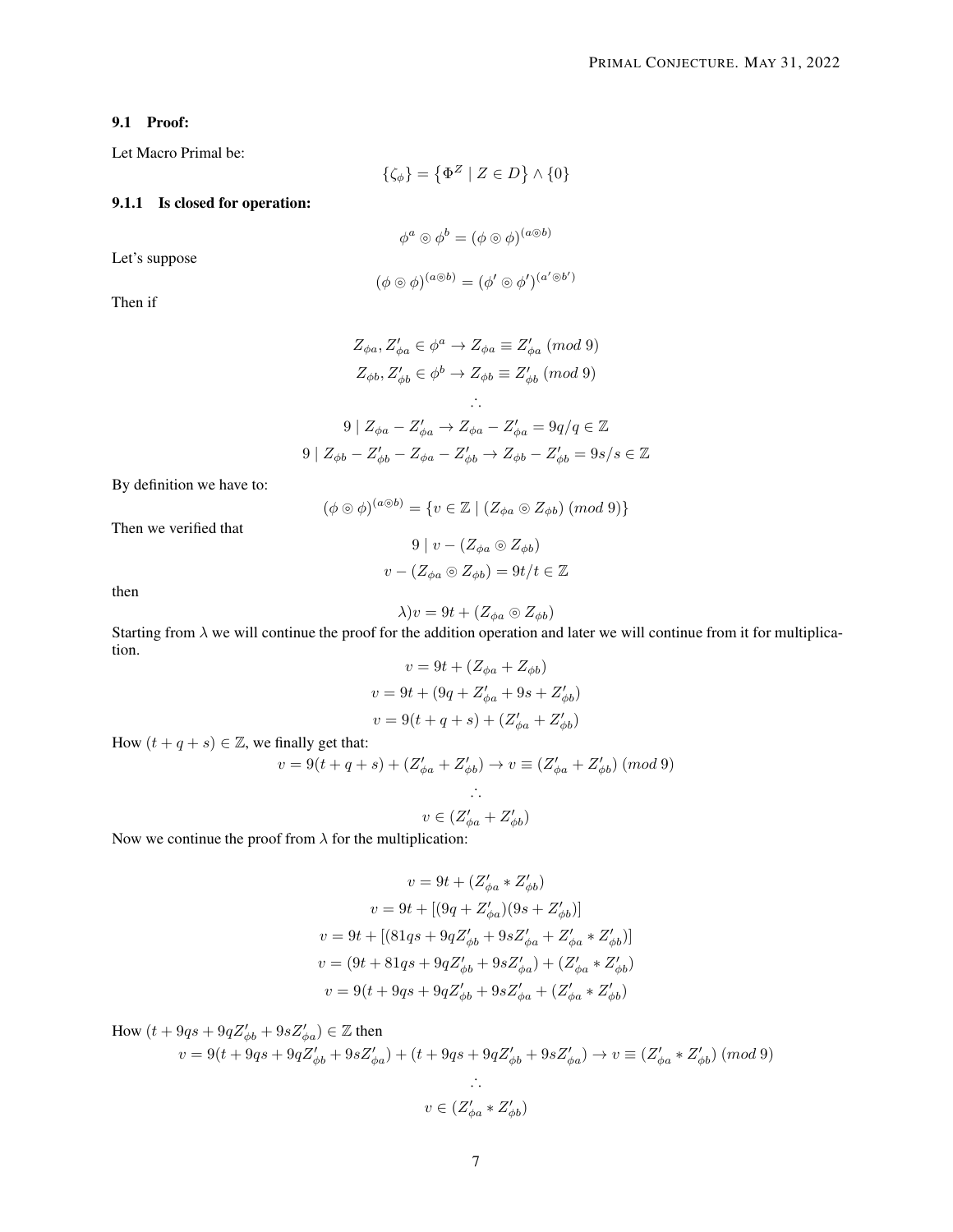## 9.1.2 Associative property for the sum

Let

$$
\phi^a, \phi^b, \phi^c \in \zeta_\phi \rightarrow [\phi^a + \phi^b] + \phi^c = \phi^a + [\phi^b + \phi^c]
$$

Let's supposed

$$
Z_{\phi a} \in \phi^a, Z_{\phi b} \in \phi^b, Z_{\phi c} \in \phi^c
$$

Then

$$
[\phi^{a} + \phi^{b}] + \phi^{c} = (Z_{\phi a} + Z_{\phi b}) + \phi^{c}
$$
  
= [(Z\_{\phi a} + Z\_{\phi b} + Z\_{\phi c})^{a+b+c}]  
= [\phi^{a} + (Z\_{\phi b} + Z\_{\phi c})^{b+c}]  
= \phi^{a} + [Z\_{\phi b} + Z\_{\phi c}]^{b+c}  
= \phi^{a} + [\phi^{b} + \phi^{c}]

## 9.2 Property of existence of a neutral element

 $\phi^{\pm 9} \in {\{\zeta_{\phi}\}}$  is the neutral element.

9.2.1 Proof:

Then

$$
\phi^a + \phi^{\pm 9} = \{ v \in \mathbb{Z} \mid v \equiv (Z_{\phi a} + 9) \pmod{9} \}
$$

$$
v - (Z_{\phi a} + 9) = 9t, t \in \mathbb{Z}
$$

$$
v = 9t + (Z_{\phi a} + 9)
$$

$$
v = 9(t + 1) + Z_{\phi a} \rightarrow v \equiv Z_{\phi a} \pmod{9} \therefore v \in (\phi \circ \phi)^{a+9}
$$

# 10 Group  $\{\zeta_{\phi}\}$  +

Proposition of elements

## 10.1 Opposite element

 $\phi^{-a} \in {\{\zeta_{\phi}\}}$ 

is the opposite element

10.1.1 Proof:

$$
(-Z_{\phi a}) \in \phi^{(-a)}
$$

Then by definition we can affirm that:

$$
\phi^{a} + \phi^{(-a)} = \{v \in \mathbb{Z} \mid v \equiv [Z_{\phi a} + (-Z_{\phi a}) \pmod{9}] \}
$$

$$
v = 9t + [Z_{\phi a} + (-Z_{\phi a})], t \in \mathbb{Z}
$$

$$
v = 9t + 0 \to v \equiv 0 \pmod{9} \to v \equiv 9 \pmod{9}
$$

Ergo

 $v \in \phi^9$ 

Finally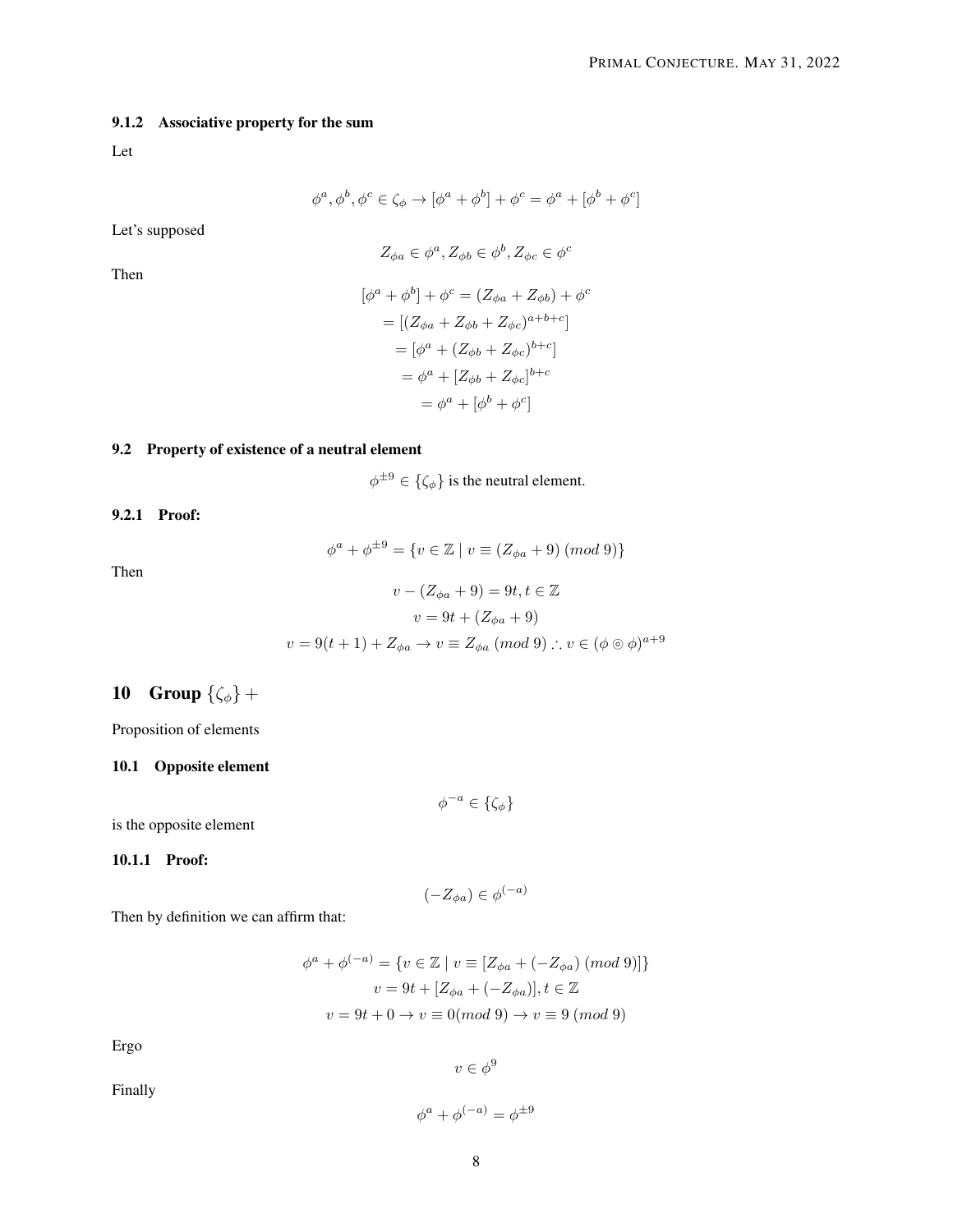#### 10.2 Cancellation law of the sum

Let

$$
\phi^a, \phi^b, \phi^c \in \zeta_\phi \; / \; \phi^a + \phi^c = \phi^b + \phi^c \to \phi^a = \phi^b
$$

#### 10.2.1 Proof:

As we know by definition:

$$
(\phi + \phi)^{a+c} = (\phi + \phi)^{b+c} = \{ v \in \mathbb{Z} \mid v \equiv Z_{\phi a} + Z_{\phi c} = Z_{\phi b} + Z_{\phi c} \pmod{9} \}
$$

From where:

$$
v - [(Z_{\phi a} + Z_{\phi c}) = (Z_{\phi b} + Z_{\phi c})] = 9t, t \in \mathbb{Z}
$$
  

$$
v = 9t + [(Z_{\phi a} + Z_{\phi c}) = (Z_{\phi b} + Z_{\phi c})]
$$
  

$$
v = 9t + [(Z_{\phi a} + Z_{\phi c}) + (-Z_{\phi c}) = (Z_{\phi b} + Z_{\phi c}) + (-Z_{\phi c})]
$$
  

$$
v = 9t + [(Z_{\phi a} + Z_{\phi c} - Z_{\phi c}) = (Z_{\phi b} + Z_{\phi c} - Z_{\phi c})]
$$
  

$$
v = 9t + [Z_{\phi a} = Z_{\phi b}] \rightarrow v \equiv Z_{\phi a} = Z_{\phi b} \pmod{9} \therefore v \in \phi^{(a=b)}
$$

### 11 Conjecture Primal

As we mentioned before, the Primal conjecture is a corollary of the "Acuña Theorem" in chapter [8,](#page-5-0) and goes in this way:

$$
\phi^a \odot \phi^b \equiv \phi^c \ (mod \ 9) \ \Rightarrow \ \exists \ Z_a, \ Z_b \ / \ Z_a \odot Z_b = Z_c
$$

This conjecture says, that any operations have a class or primal number as result, that means we have a solution that is congruent mod 9, but *i*f the congruence exist that means all member of the class are solutions?, or *i*One or more numbers are solution to that problem?.

In the case that the resulting class is congruent but not all its components are results, we can deduce that at least there are numbers within these classes that satisfy all the obtained congruence.

$$
\phi^a \odot \phi^b \equiv \phi^c \ (mod \ 9) \ \Rightarrow \ \neg \forall \ Z_a, \ Z_b \ / \ Z_a \odot Z_b = Z_c
$$

### 12 Arithmetic Primal

All the early theorems are the base for the arithmetic tables presented in the paper, Acuña and Marrero (2021)[\[5\]](#page-11-0) So we gonna show again and add some properties and new tables.

#### 12.1 Primal additive Table

$$
\forall \phi^a + \phi^b = \phi^c
$$

| $^+$     | Ф            | $\overline{\phi^2}$ | $\phi^3$    | $\phi^4$   | $\phi^5$     | $\phi^6$   | φ          | $\phi^8$   | $\phi^9$           |
|----------|--------------|---------------------|-------------|------------|--------------|------------|------------|------------|--------------------|
| φ        | $2_{\phi}$   | $3_{\phi}$          | $4_{\phi}$  | $5_{\phi}$ | $6_{\phi}$   | $7_{\phi}$ | $8_{\phi}$ | $9_{\phi}$ | $1_{\phi}$         |
| $\phi^2$ | $3_{\phi}$   | $4_{\phi}$          | $5_{\phi}$  | $6_{\phi}$ | 7.<br>$\phi$ | $8_{\phi}$ | $9_{\phi}$ | $1_{\phi}$ | $2\overline{\phi}$ |
| $\phi^3$ | $4_{\phi}$   | $5_{\phi}$          | $6_{\phi}$  | $7_{\phi}$ | $8_{\phi}$   | $9_{\phi}$ | $1_{\phi}$ | $2_{\phi}$ | $3_{\phi}$         |
| $\phi^4$ | $5_{\phi}$   | $6_{\phi}$          | $7_{\phi}$  | $8_{\phi}$ | $9_{\phi}$   | $1_{\phi}$ | $2_{\phi}$ | $3_{\phi}$ | $4_{\phi}$         |
| $\phi^5$ | $6_{\phi}$   | $7_{\phi}$          | $8_{\phi}$  | $9_{\phi}$ | $1_{\phi}$   | $2_{\phi}$ | $3_{\phi}$ | $4_{\phi}$ | $5_{\phi}$         |
| $\phi^6$ | 7.<br>$\phi$ | $8_{\phi}$          | $9_{\phi}$  | $1_\phi$   | $2_{\phi}$   | $3_{\phi}$ | $4_{\phi}$ | $5_{\phi}$ | $6_{\phi}$         |
| Φ        | $8_{\phi}$   | $9_{\phi}$          | 1<br>$\phi$ | $2_{\phi}$ | $3_{\phi}$   | $4_{\phi}$ | $5_{\phi}$ | $6_{\phi}$ | $7_{\phi}$         |
| $\phi^8$ | $9_{\phi}$   | $1_{\phi}$          | $2_{\phi}$  | $3_{\phi}$ | $4_{\phi}$   | $5_{\phi}$ | $6_{\phi}$ | $7_{\phi}$ | $8_{\phi}$         |
| $\phi^9$ | $1_{\phi}$   | $2_{\phi}$          | $3_{\phi}$  | $4_{\phi}$ | $5_{\phi}$   | $6_{\phi}$ | $7_{\phi}$ | $8_{\phi}$ | $9_{\phi}$         |
|          |              |                     |             |            | Table 4.     |            |            |            |                    |

In this table, the cycle of infinite repetitions of the primal values can be clearly appreciated.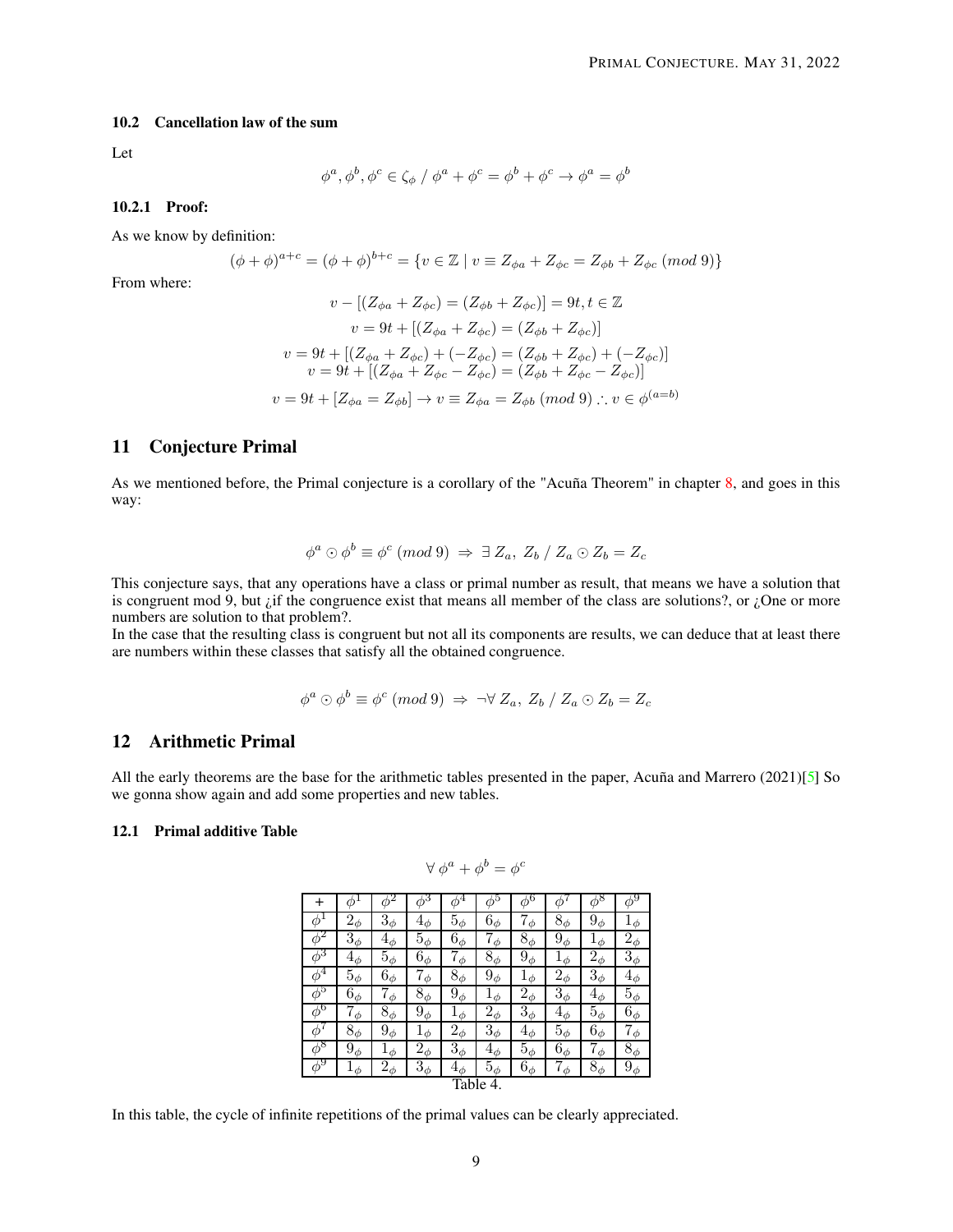## 12.2 Primal subtraction table

$$
\forall \phi^a - \phi^b = \phi^c
$$

Like the subtraction is not commutative we have two tables, the first to positive results and the second for the negative results.

|        |            | Ф          | ζ3<br>Ф    | $\cdot^4$<br>Ф | $\phi^5$   | $\phi^6$   | Φ          | Ф           | ر پ        |
|--------|------------|------------|------------|----------------|------------|------------|------------|-------------|------------|
|        | $9_{\phi}$ | $\phi$     | $2_{\phi}$ | $3_{\phi}$     | $4_{\phi}$ | $5_{\phi}$ | $6_{\phi}$ | 7<br>$\phi$ | $8_{\phi}$ |
|        | $8_{\phi}$ | $9_{\phi}$ | $1_\phi$   | $2_{\phi}$     | $3_{\phi}$ | $4_{\phi}$ | $5_{\phi}$ | $6\phi$     | $7_{\phi}$ |
| 3      | $\phi$     | $8_{\phi}$ | $9_{\phi}$ | $\phi$         | $2_{\phi}$ | $3_{\phi}$ | $4_{\phi}$ | $5_{\phi}$  | $6_{\phi}$ |
| ⋔      | $6_{\phi}$ | $7_{\phi}$ | $8_{\phi}$ | $9_\phi$       | $1_{\phi}$ | $2_{\phi}$ | $3_{\phi}$ | $4_{\phi}$  | $5_{\phi}$ |
| ð      | $5_{\phi}$ | $6_{\phi}$ | $7_\phi$   | $8_{\phi}$     | $9_{\phi}$ | $1_{\phi}$ | $2_{\phi}$ | $3_{\phi}$  | $4_{\phi}$ |
| 6<br>Ф | $4_{\phi}$ | $5_{\phi}$ | $6\phi$    | $7_{\phi}$     | $8_{\phi}$ | $9_{\phi}$ | $1_\phi$   | $2_{\phi}$  | $3_{\phi}$ |
|        | $3_{\phi}$ | $4_{\phi}$ | $5_{\phi}$ | $6_{\phi}$     | $7_\phi$   | $8_{\phi}$ | $9_{\phi}$ | $1_\phi$    | $2_\phi$   |
|        | $2_{\phi}$ | $3_{\phi}$ | $4_{\phi}$ | $5_{\phi}$     | $6_{\phi}$ | $7_{\phi}$ | $8_{\phi}$ | $9_{\phi}$  | $1_{\phi}$ |
| -9     | $\phi$     | $2_{\phi}$ | $3_{\phi}$ | $4_{\phi}$     | $5_\phi$   | $6_{\phi}$ | Φ          | $8_{\phi}$  | $9_{\phi}$ |
|        |            |            |            | Table 5.       |            |            |            |             |            |

|                | Ф                         | ╖                    | Φ                         | σ                                  | Φ               | ±φ         | .,<br>σ              | ∠ക             | Φ         |
|----------------|---------------------------|----------------------|---------------------------|------------------------------------|-----------------|------------|----------------------|----------------|-----------|
| C.             | ω                         | 9<br>$\phi$          | റ<br>Ф                    | $\phi$                             | ∩<br>Φ          | G<br>Φ     | σ                    | $\sigma$       | ലന        |
| $\phi^3$       | ച<br>$\mathcal{L}_{\phi}$ | Φ                    | 9<br>'ф                   | ◠<br>Φ                             | Φ               | n<br>' ch  | Ð<br>Φ               | $\pm$ $\sigma$ | IJ<br>' Ф |
| 4<br>Ф         | Ő<br>Ф                    | $\mathcal{L}_{\phi}$ | Φ                         | - $9_{\phi}$                       | O<br>Φ          | $\phi$     | D<br>Φ               | Φ              | đ.        |
| $\phi^{\rm b}$ |                           |                      | ∩<br>$\mathcal{L}_{\phi}$ | ⋔                                  | Φ               | n<br>Φ     | Φ                    |                |           |
| . O<br>Φ       | m                         | $\pm_{\mathcal{O}}$  | υ<br>σ                    | $\epsilon$<br>$\mathcal{L}_{\phi}$ | Φ               | $9_{\phi}$ | O<br>σ               | Φ              | ø         |
|                | C<br>Φ                    | Φ                    | m                         | σ                                  | $\omega_{\phi}$ | Φ          | 9<br>Φ               | ╖              | σ         |
| $\phi^8$       | Φ                         | Φ                    | ω                         | $\pm_{\phi}$                       | Φ               | $4\phi$    | Φ                    | Φ              | σ.        |
| $\phi^9$       | m                         | Φ                    | m                         |                                    |                 | ◡<br>' ch  | $\mathcal{L}_{\phi}$ | Φ              | 9<br>Φ    |
|                |                           |                      |                           |                                    | Table 6.        |            |                      |                |           |

Also we can obtain 0 when we subtract the same class, if and only if the number they are representing is the same.

$$
\phi^a - \phi^b = 0 \equiv v_a - v_b = 0 \mid v_a = a_b \rightarrow \phi^a = \phi^b
$$

These two tables in particular are complex and less intuitive, since it is an operation that depends on the size of the number and the signs to determine if the result will be positive or negative, but it also affects the result in a modular way.

## 12.3 Primal Division Table

| ÷               |            |            | $\phi^3$                                     | $\phi^4$     | $\phi^{\rm b}$ | ιб                                                      |            | ιö<br>⋔    | $\phi^9$                                |
|-----------------|------------|------------|----------------------------------------------|--------------|----------------|---------------------------------------------------------|------------|------------|-----------------------------------------|
| (/)             | Φ          | $2_{\phi}$ | $3_{\phi}$                                   | $4_{\phi}$   | $5_{\phi}$     | 6<br>Φ                                                  | $\phi$     | $8_\phi$   | $9_{\phi}$                              |
| 71              | $5_{\phi}$ | Φ          | 6<br>' Ф                                     | ച<br>$4\phi$ | 7<br>Φ         | 3<br>Ф                                                  | $8_{\phi}$ | ⇁<br>Φ     | 9<br>Φ                                  |
| $\phi^3$        | Ø          | Ø          | $4_{\phi}$<br>$\phi$                         | Ø            | Ø              | $\cdot: 2_{\phi}$ .<br>$\cdot 8_{\phi}$<br>$5_{\phi}$ ; | Ø          | Ø          | $3_{\phi}$<br>$9_{\phi}$ ; 6 $_{\phi}$  |
| $\phi^4$        | Φ          | $5_{\phi}$ | $3_{\phi}$                                   | Φ            | $8_{\phi}$     | b<br>' (D                                               | $4_{\phi}$ | $2_{\phi}$ | $9_{\phi}$                              |
| $\phi^{\rm b}$  | $2_{\phi}$ | $4\phi$    | $6_\phi$                                     | $8_{\phi}$   | Φ              | 3<br>' Ф                                                | $5_{\phi}$ | $\phi$     | 96                                      |
| $\phi^6$        | Ø          | Ø          | $5_{\phi}$<br>$2_{\phi}$<br>$\cdot 8_{\phi}$ | Ø            | Ø              | $7_{\phi}$<br>$\phi$ ,<br>σ                             | Ø          | Ø          | $3_{\phi}$ ;<br>$9_{\phi}$ ; $6_{\phi}$ |
| (1)             | $4_{\phi}$ | $8_{\phi}$ | $3_{\phi}$                                   | Φ            | $2_{\phi}$     | $\mathfrak{b}_{\phi}$                                   | ∙ ∂        | $5_{\phi}$ | $9_{\phi}$                              |
| $\phi^{\delta}$ | $8_\phi$   | 7<br>Φ     | $6_\phi$                                     | $5_{\phi}$   | $4_{\phi}$     | $3_{\phi}$                                              | ച<br>∠ժ    | ∙ ∂        | $9_{\phi}$                              |
| $\phi^9$        | Ø          | Ø          | Ø                                            | Ø            | Ø              | Ø                                                       | Ø          | Ø          | $Z_\phi$                                |
|                 |            |            |                                              |              | Table 7.       |                                                         |            |            |                                         |

Also we know by the Acuña's Theorem, That:

$$
\forall \frac{\phi^a}{\phi^b} = \phi^c \rightarrow \frac{\phi^a}{\phi^c} = \phi^b \rightarrow \phi^b * \phi^c = \phi^a
$$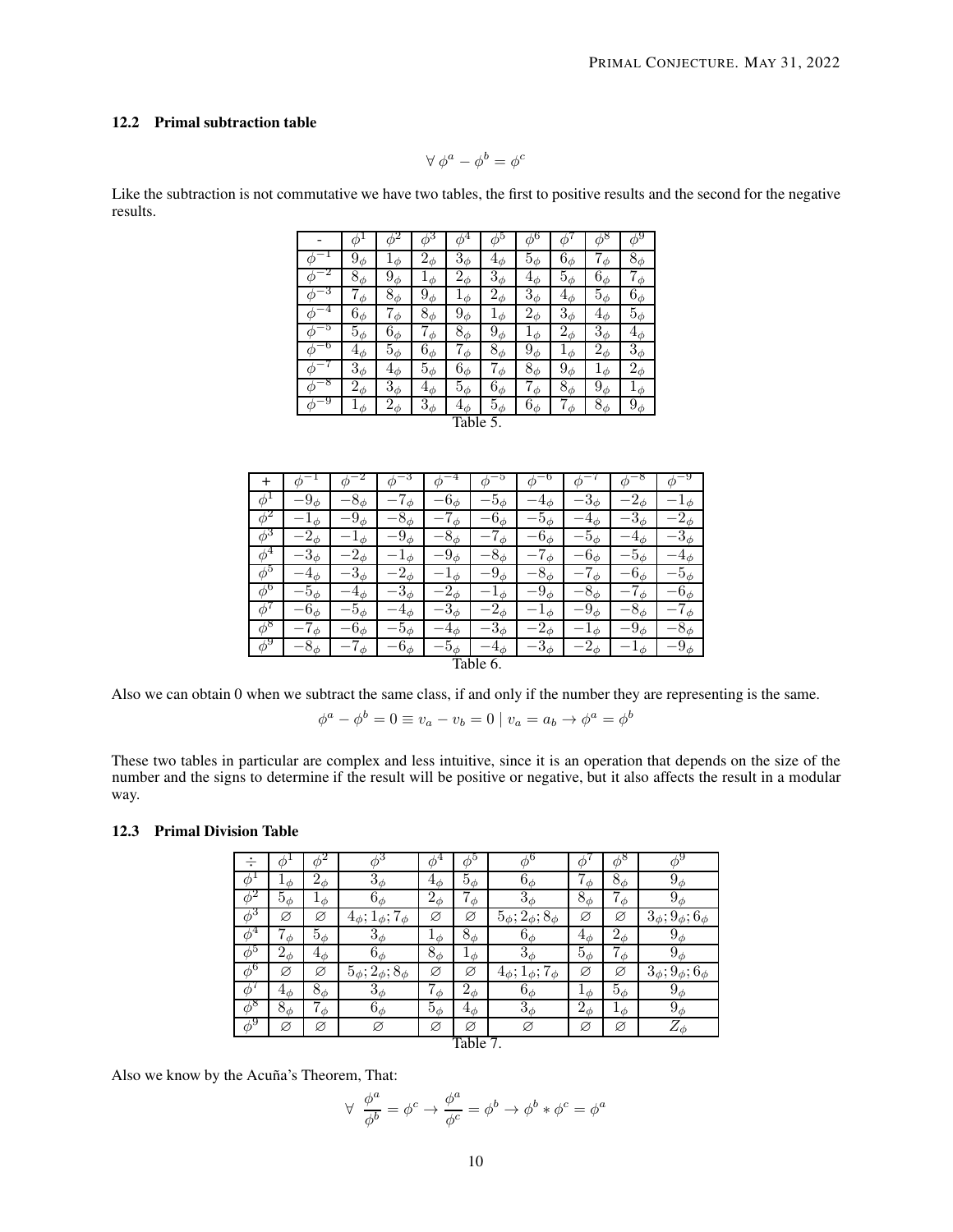### 12.4 Primal multiplication table

$$
\forall \phi^a * \phi^b = \phi^c
$$

| ∗        |                    |            | $\phi^3$   | $\phi^4$   | $\phi^5$   | O          |            | ۱Ś.        |            |
|----------|--------------------|------------|------------|------------|------------|------------|------------|------------|------------|
|          | φ                  | $2_{\phi}$ | $3_{\phi}$ | $4_{\phi}$ | $5_{\phi}$ | $6_{\phi}$ | 7<br>Φ     | $8_{\phi}$ | $9_{\phi}$ |
| ⋔        | $2\overline{\phi}$ | $4_{\phi}$ | $6_{\phi}$ | $8_{\phi}$ | $\phi$     | $3_{\phi}$ | $5_{\phi}$ | $7_\phi$   | $9_{\phi}$ |
| $\phi^3$ | $3_{\phi}$         | $6_{\phi}$ | $9_{\phi}$ | $3_{\phi}$ | $6_{\phi}$ | $9_{\phi}$ | $3_{\phi}$ | $6\phi$    | $9_{\phi}$ |
| $\phi^4$ | $4_{\phi}$         | $8_{\phi}$ | $3_{\phi}$ | $7_{\phi}$ | $2_{\phi}$ | $6_{\phi}$ | $1_\phi$   | $5_{\phi}$ | $9_{\phi}$ |
| $\phi^5$ | $5_{\phi}$         | $1_{\phi}$ | $6_{\phi}$ | $2_{\phi}$ | $\phi$     | $3_{\phi}$ | $8_{\phi}$ | $4_{\phi}$ | $9_\phi$   |
| $\phi^6$ | $6_{\phi}$         | $3_{\phi}$ | $9_{\phi}$ | $6_{\phi}$ | $3_\phi$   | $9_\phi$   | $6_{\phi}$ | $3_{\phi}$ | $9_{\phi}$ |
| $\phi'$  | $7\phi$            | $5_{\phi}$ | $3_{\phi}$ | $1_{\phi}$ | $8_{\phi}$ | $6\phi$    | $4_{\phi}$ | $2_{\phi}$ | $9_{\phi}$ |
| $\phi^8$ | $8_{\phi}$         | $\phi$     | $6_{\phi}$ | $5_{\phi}$ | $4_{\phi}$ | $3_{\phi}$ | $2_{\phi}$ | $1_\phi$   | $9_{\phi}$ |
| $\phi^9$ | $9_{\phi}$         | $9_{\phi}$ | $9_{\phi}$ | $9_\phi$   | $9_{\phi}$ | $9_\phi$   | $9_{\phi}$ | $9_{\phi}$ | $9_{\phi}$ |
|          |                    |            |            |            | Table 8.   |            |            |            |            |

### 12.5 Primal power table

| *                          |             |             | 4                   | Ð             |         |            | $\circ$        | У          |                        |             | 12         | 13             | 4                   | Ţр             |
|----------------------------|-------------|-------------|---------------------|---------------|---------|------------|----------------|------------|------------------------|-------------|------------|----------------|---------------------|----------------|
| Ф                          | ⊥ற          | $\pm \phi$  | $\phi$              | $\Delta \phi$ | Φ       | Φ<br>ᅩ     | Φ              | ⊥ற         | $\pm \phi$             | ⊥ற          | Φ          | ⊥∌             | $\Delta \phi$       | $\pm \phi$     |
| - 67<br>∠<br>$\varnothing$ | $4_{\phi}$  | $8_\phi$    | 7<br>$\phi$         | $5_{\phi}$    | ு       | $2_{\phi}$ | $4\phi$        | $8_{\phi}$ | $\mathbf{r}$<br>$\phi$ | $5_{\phi}$  | Φ<br>ᅩ     | $\Omega$<br>∠φ | $4_{\phi}$          | $8_{\phi}$     |
| $\phi^3$                   | $9\phi$     | $9_{\phi}$  | 9<br>Φ              | $9_{\phi}$    | 9<br>Φ  | $9_{\phi}$ | $9_{\phi}$     | $9_{\phi}$ | $9_{\phi}$             | $9_{\phi}$  | $9_{\phi}$ | $9_{\phi}$     | $9_{\phi}$          | $9_{\phi}$     |
| $\phi^4$                   | 7<br>$\phi$ | $\pm \phi$  | $4_{\phi}$          | $\phi$        | ு       | $4_{\phi}$ | ד<br>$\phi$    | ு          | $4_{\phi}$             | 7<br>$\phi$ | Φ<br>┸     | $4_{\phi}$     | 7<br>$\iota$        | $\perp_{\phi}$ |
| $\phi^5$                   | 7<br>$\phi$ | $8_{\phi}$  | $4_{\phi}$          | $2_{\phi}$    | ு       | $5_{\phi}$ | 7<br>$\phi$    | $8_{\phi}$ | $4_{\phi}$             | $2_{\phi}$  | Φ          | $5_{\phi}$     | 7<br>$\iota_{\phi}$ | $8_{\phi}$     |
| $\phi^{\rm o}$             | $9_{\phi}$  | 9<br>$\phi$ | 9<br>Φ              | $9_{\phi}$    | 9<br>Φ  | $9_{\phi}$ | $9_{\phi}$     | $9_{\phi}$ | $9_{\phi}$             | $9_{\phi}$  | $9_{\phi}$ | 9φ             | $9_{\phi}$          | $9_{\phi}$     |
| Φ                          | $4_{\phi}$  | $\pm \phi$  | $\phi$              | $4_{\phi}$    | ு       | Φ          | 4 <sub>o</sub> | Lф         | ד<br>$\phi$            | $4\phi$     | Φ          | Φ              | $4_{\phi}$          | $\pm \phi$     |
| $\phi^8$                   | ு           | $8_{\phi}$  | ு                   | 8φ            | ு       | $8_{\phi}$ | ு ∉            | $8_{\phi}$ | $\mathbf{1}_{\phi}$    | $8_{\phi}$  | Φ<br>ᅩ     | $8_{\phi}$     | ு                   | $8_{\phi}$     |
| $\phi^9$                   | $9\phi$     | 9<br>$\phi$ | 9 <sub>c</sub><br>Φ | $9_{\phi}$    | $9\phi$ | $9_{\phi}$ | $9_{\phi}$     | $9_{\phi}$ | $9_{\phi}$             | $9_{\phi}$  | 9<br>Φ     | $9_{\phi}$     | $9_{\phi}$          | $9_{\phi}$     |
|                            |             |             |                     |               |         |            | Table 9.       |            |                        |             |            |                |                     |                |

In this table we can see all the results for the powers from the square to the power 15, looks like a cycle appears when we reach  $(\phi^Z)^8$  and reboot in  $(\phi^Z)^{14}$ , so this is a open problem.

### 12.5.1 Proposal Conjecture 2:"infinite cycle of powers"

$$
\forall (\phi^Z)^n \ \exists (\phi^Z)^{n+6} \mid (\phi^Z)^n \equiv (\phi^Z)^{n+6}
$$

This means that there is also an infinite cycle for the powers, which is symmetric and constant, this cycle would demonstrate the existence of congruence in the powers, allowing us to group polynomial equations so that they have the same modular congruence or in this case the same primal class.

### 13 Corollary of Problems

All this problem are in (mod 9)

$$
X^3 + Y^3 + Z^3 = K \equiv X^9 + Y^9 + Z^9 = K?
$$

•

•

•

$$
(Z_{\phi a})^2 + (Z_{\phi b})^3 = k \text{ for any specific } k
$$

 $Z^{n} + X^{n} = K^{n} \equiv Z^{n+6} + X^{n+6} = K$